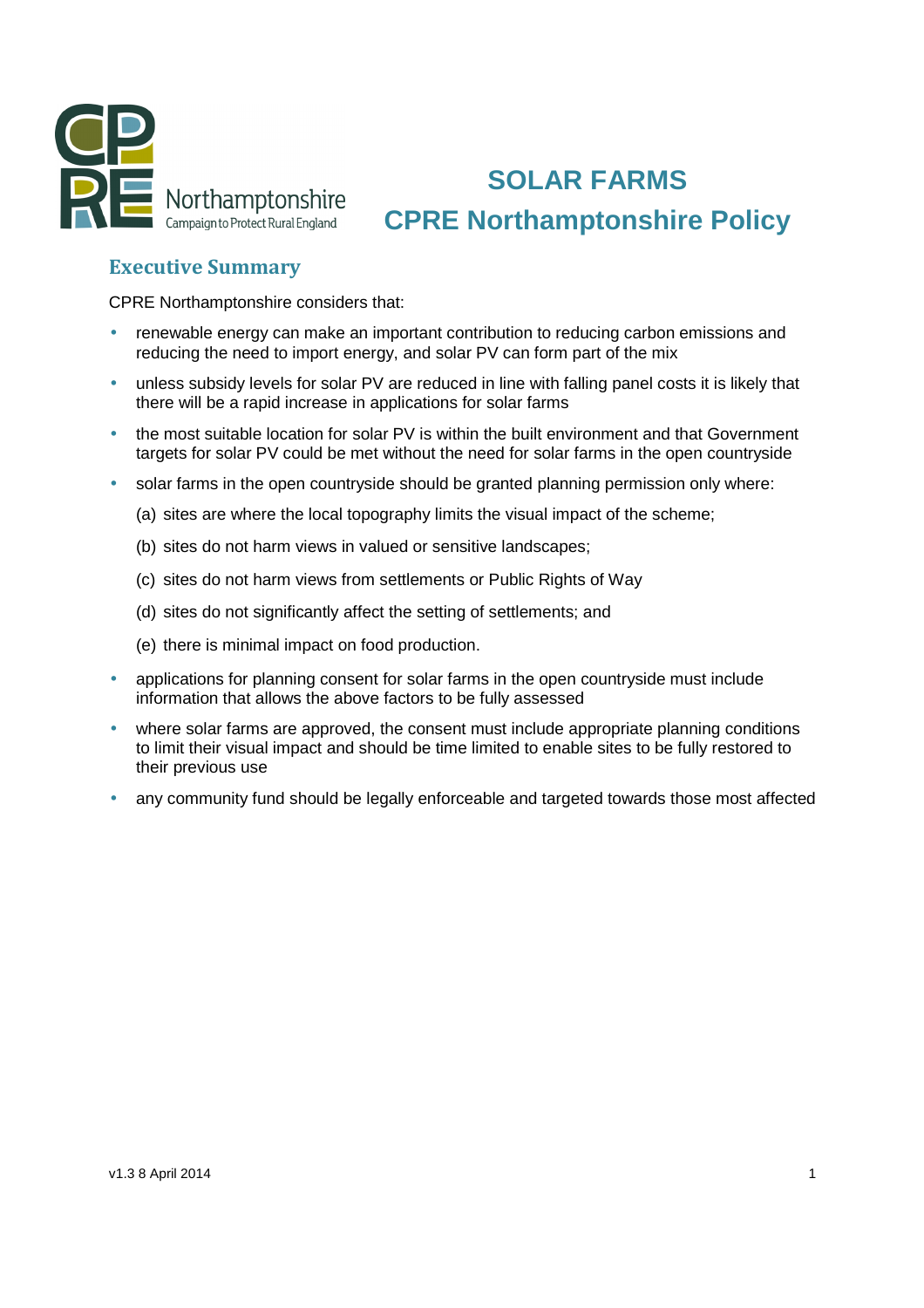

## 1. Introduction

1.1 Northamptonshire is seeing a number of proposals coming forward for large scale solar installations in the open countryside. This policy statement outlines the position of CPRE Northamptonshire and will be used to guide our response to individual proposals.

1.2 The Government's Feed in Tariff (FiT) was introduced in April 2010 as a financial incentive to introduce renewable electricity-generating technologies, including solar panels. The subsidies for large scale solar farms (over 50kW) were cut back in 2011 to focus on the funding of small scale installations. However, a substantial decline in panel costs has once again made large scale solar an attractive investment even at the lower subsidy levels.

1.3 There is a significant danger that unless subsidy levels are further reduced that a large number of solar farm applications will come forward across the county many of which will be in unsuitable locations.

## 2. Background considerations

2.1 As with all planning applications there are competing impacts and benefits that must be weighed in the balance when considering whether or not to support or oppose any development. There are a number of key considerations that we have taken into account when framing this policy:

- the need for renewable energy
- the case for schemes in the open countryside
- government and local planning policy
- landscape and cumulative impacts
- food security

#### **The need for renewable energy**

2.2 CPRE Northamptonshire is concerned about the impacts of climate change and the need to ensure energy security. We believe that renewable energy can make an important contribution to reducing carbon emissions and reducing the need to import energy.

2.3 Solar PV is one of the eight renewable energy technologies identified in the Government's UK Renewable Energy Road Map<sup>1</sup>. This set targets for Solar PV and outlines the route by which targets might be achieved.

1

<sup>&</sup>lt;sup>1</sup> DECC (2013) UK Renewable Energy Roadmap Update 2013

https://www.gov.uk/government/publications/uk-renewable-energy-roadmap-second-update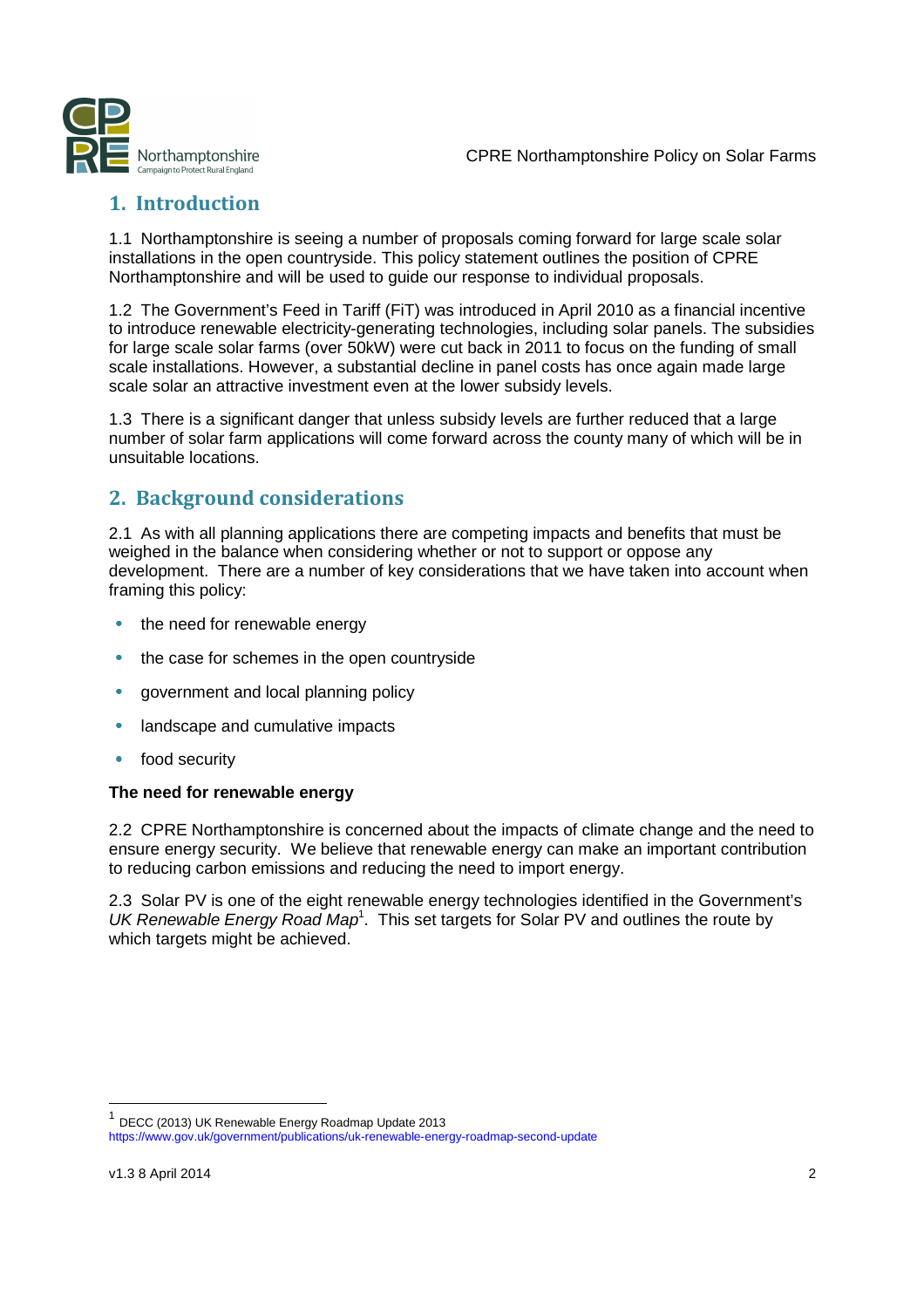

#### **The case for schemes in the open countryside**

2.4 Unlike many renewable technologies Solar PV is ideal for use within the built environment where the electricity would be generated close to the point of use minimising transmission and distribution losses. If large scale urban schemes such as Blackfriars Bridge (1.1MW) and the Bentley Motor's factory in Crewe (5MW) were widely replicated it would be possible to meet Government targets without creating any solar farms in the open countryside.

2.5 CPRE Northamptonshire would seek to direct Solar PV development towards the built environment where it would have less impact. However we accept that it would be unrealistic to expect that solar farms in the open countryside will not form a part of the overall portfolio of Solar PV schemes.

#### **Government and local planning policy**

2.6 Whether or not a scheme gains planning permission is ultimately determined by planning policy. CPRE Northamptonshire has considered Government and local planning policies when framing our policy. Our responses to applications focus on material planning concerns.

2.7 The Government policy is set out in Solar PV Strategy Part 1: Roadmap to a Brighter Future<sup>2</sup>. The guiding principles of this seek to ensure that Solar PV delivers genuine and costeffective reductions in carbon emissions in a way that maintains public support by respecting considerations such as landscape and visual impact and local amenity.

2.8 Solar PV is also addressed in Planning practice guidance for renewable and low carbon energy<sup>3</sup> issued by DECC in July 2013. This highlights among other things the importance of local topography and raises concerns about cumulative impact and effects on designated landscapes.

2.9 It is notable that Government support for large scale solar farms in the countryside is distinctly lukewarm. In part this can be attributed to a desire to maintain the current public support for the technology. A secondary factor could be that, in contrast to wind turbine developments, there is no shortage of locations where Solar PV can be viable; this means that the case for a locally harmful scheme has to be proportionately stronger, since there can be a better alternative. A third consideration could be that as solar PV production increases the relatively high subsidies paid to producers<sup>4</sup> will exacerbate pressure on energy prices at a time when conventional energy prices are already rising.

2.10 CPRE Northamptonshire welcomes the Government's policy that requires that schemes should be sited appropriately and that considerations of landscape and visual impact and impact on amenity should be given proper weight when deciding schemes.

2.11 Local policies, where they exist, differ across Northamptonshire. All authorities have generic policies that are intended to protect the countryside from development but these do not specifically address solar energy. The county would benefit from specific policies because these would carry more weight in planning decisions and appeals.

 $\frac{1}{2}$ Solar PV Strategy Part 1: Roadmap to a Brighter Future, DECC, October 2013

https://www.gov.uk/government/publications/uk-solar-pv-strategy-part-1-roadmap-to-a-brighter-future 3

Planning practice guidance for renewable and low carbon energy, DECC July 2013 https://www.gov.uk/government/publications/planning-practice-guidance-for-renewable-energy 4

Renewables Obligation banding levels: 2013-17 https://www.gov.uk/calculating-renewable-obligation-certificates-rocs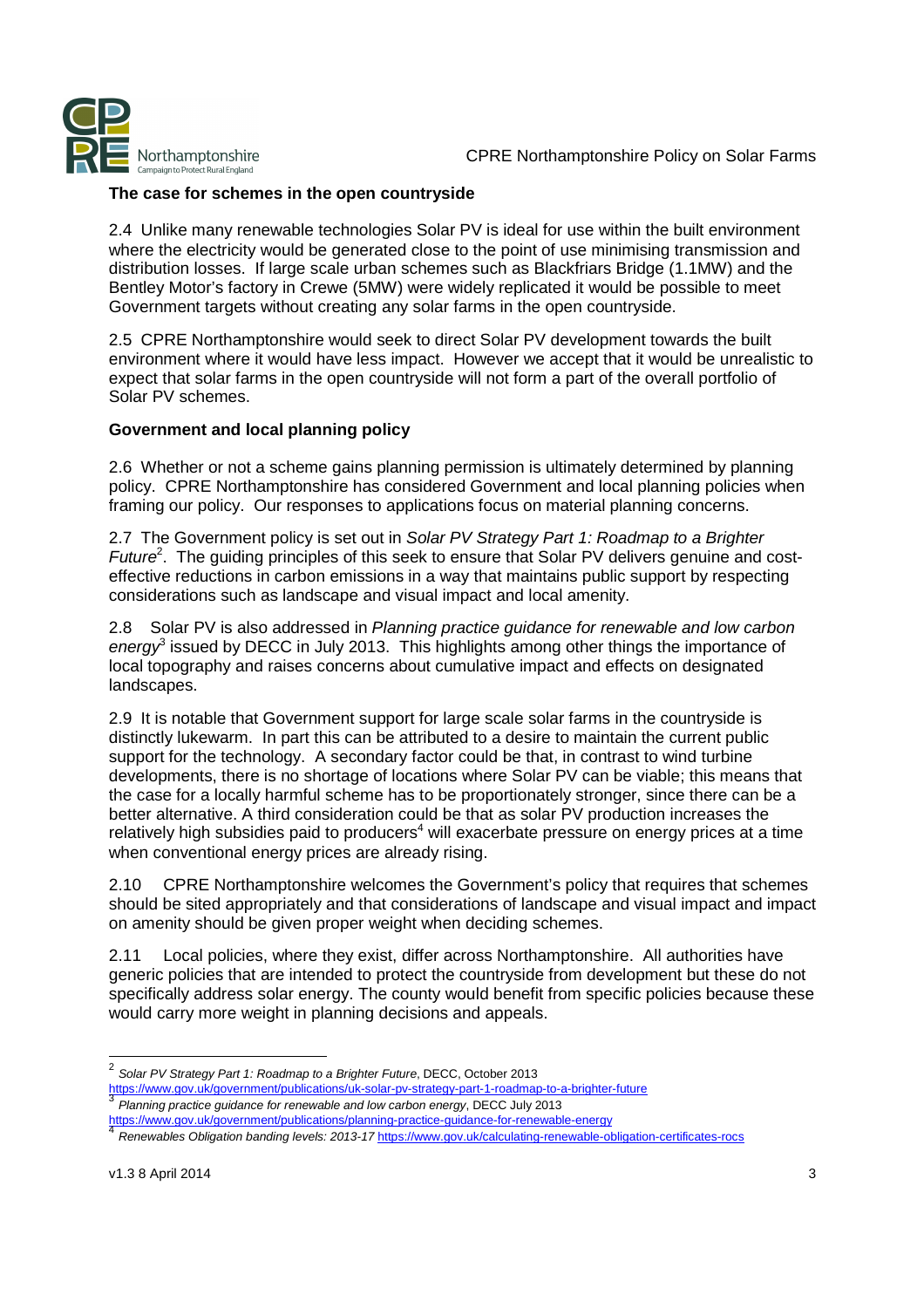

### **Landscape and cumulative impact**

2.12 The Northamptonshire landscape has already suffered an onslaught by the large scale wind industry. This has had two effects. First, because significant areas of the countryside have already been sacrificed to renewable energy schemes this makes the remaining unspoilt countryside even more precious to residents. Second, the impacts of solar PV were initially underestimated by decision makers because by comparison they were seen as less harmful than industrial scale wind developments. This has resulted in permission being granted for schemes that would probably now be refused such as that alongside the A43 south of Towcester.

2.13 The highly visible large scale solar farms that have been developed in Northamptonshire and elsewhere are already changing public attitudes. The visual impact of these schemes is substantial and they are generally perceived by both the public and decision makers as an unwelcome industrialisation of the countryside. If public support for solar PV is to be maintained as the Government wishes it is important that further schemes are subjected to greater scrutiny.

2.14 CPRE Northamptonshire would particularly seek to avoid harm to sensitive and locally valued landscapes regardless of whether they are protected by a formal designation.

2.15 It is important to note that well sited schemes can have little visual impact if they take advantage of local topography that naturally screens them from view. Screening by existing hedgerows and other native planting can substantially reduce the visual impact of some schemes but it is important to note that the effectiveness of screening can be seasonal and that screening cannot be relied upon to remain in place for the lifetime of a scheme – particularly when this is provided by short-lived species of trees or shrubs or trees due to be harvested for timber or if the screening is not under the control of the same landowner.

2.16 Sites are surrounded by security fencing and have security lighting. Although fencing is visually permeable it is nevertheless an alien industrial intrusion into the open countryside. Whilst fencing can be selected to reduce its visual impact when viewed from a distance, it can be particularly intrusive at close quarters particularly on the borders of settlements and from nearby Public Rights of Way. Light pollution in the intrinsically dark countryside is an alien intrusion and should be avoided.

2.17 New planting is often proposed to mitigate the impact of schemes but it is important to understand that the effectiveness of screening is dependent upon its maturity and the local topography. Planting can take many years to become effective and as a result unacceptable visual impacts can occur for a significant proportion of the lifetime of a scheme. To provide effective mitigation planting should be consistent with hedgerows within the local landscape to ensure that it does not form an alien structure within the landscape.

2.18 Landscape harm is not restricted only to the impact of an individual scheme; it also arises from the cumulative impact of schemes. Whereas an isolated scheme might be seen as merely an unwelcome detraction from the quality of the countryside, multiple schemes can change the entire character of the countryside by creating the perception that it has been industrialised.

<sup>1</sup> 5 NPPF para 125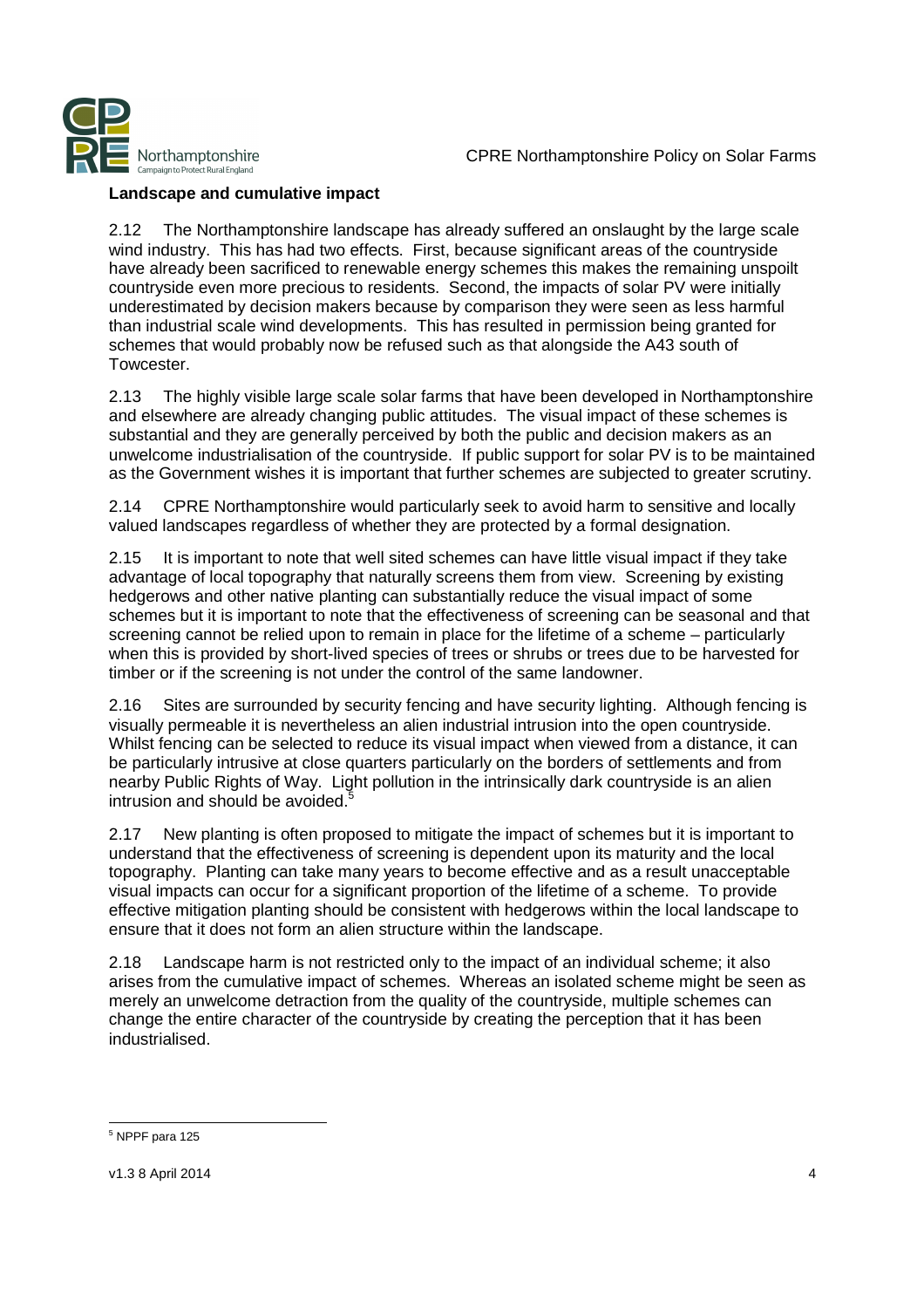

2.19 Consideration of cumulative impact should not take into account only multiple solar farms but also take other industrial intrusions into the countryside such as wind turbine developments. CPRE Northamptonshire considers that the unspoilt countryside between wind turbine developments is of increasing importance because it provides areas of respite from industrialisation.

#### **Food security**

2.20 There is as much concern over food security as there is over energy security. Food security is considered in detail in the Cabinet Office publication Food Matters: Towards a strategy for the 21st Century<sup>6</sup>. This expresses concerns about the loss of food production to solar farms.

2.21 Current solar PV technology requires a land take of approximately 2.2ha (5 acres) per MW of installed capacity. This generates electricity equivalent to that consumed in approximately 200 homes<sup>7</sup> (or the total electricity footprint of 60 homes<sup>8</sup>). The same amount of productive land would be expected to yield approximately 16 tonnes of wheat per annum<sup>9</sup>. CPRE Northamptonshire considers that the loss of such a significant volume of food production cannot be justified by the modest amount of renewable energy that would be produced by a solar PV scheme on Grade 1, 2 or 3 agricultural land<sup>10</sup>.

2.22 The loss of food production is difficult to quantify for a solar farm on land that is currently used for grazing because, as most applications are keen to point out, sheep can graze underneath solar panels. However because the solar panels absorb much of the sunlight that is necessary to drive photosynthesis, the grass growth within solar farms will be low. It is therefore inevitable that there would be a significant reduction in the number of sheep that could be supported within a solar farm compared with undeveloped pasture. CPRE Northamptonshire therefore considers that the conversion of pasture to solar PV schemes also causes a significant loss of food production.

## 3. CPRE Northamptonshire Policy

3.1 CPRE Northamptonshire considers that solar PV should be installed primarily within the built environment where there are wide opportunities for small and medium scale schemes. There are generally fewer opportunities for large scale schemes in the built environment but in Northamptonshire there are opportunities for installations on the roofs of large buildings such as warehousing and shopping or office complexes and as canopies over car parks. Schemes within the urban environment in particular have the advantage of providing generation at the point of use thereby reducing transmission and distribution losses.

<u>https://www.gov.uk/government/collections/energy-consumption-in-the-uk</u><br><sup>8</sup> Domestic electricity accounts for only 30% of overall electricity consumption. *Digest of UK Energy Statistics*, July 2013 https://www.gov.uk/government/collections/digest-of-uk-energy-statistics-dukes 9

<sup>1</sup> <sup>6</sup> Food Matters: Towards a strategy for the 21st Century, Cabinet Office, July 2008

<sup>&</sup>lt;u>http://webarchive.nationalarchives.gov.uk/+/http:/www.cabinetoffice.gov.uk/strategy/work\_areas/food\_policy.aspx</u><br><sup>7</sup>UK solar PV schemes average a 10% capacity factor (S*olar Photovoltaic Generation in the UK*, Renewable E June 2013, http://www.ref.org.uk/publications/297-solar-photovoltaic-generation-in-the-united-kingdom) thus a 1MW scheme would generate approximately 875 MWh per annum. based on 4,227kWh pa from Energy Consumption in the UK (2013), DECC

Farming Statistics Final Crop Areas, Yields, Livestock Populations and Agricultural Workforce at 1 June 2013, United Kingdom, DEFRA: https://www.gov.uk/government/publications/farming-statistics-final-crop-areas-yields-livestock-populations-andagricultural-workforce-at-1-june-2013-uk

NPPF para 112 highlights the value of best and most versatile land (Grades 1, 2 and 3a). Land grades are described in Agricultural Land Classification of England and Wales, MAFF 1988 http://publications.naturalengland.org.uk/file/44243.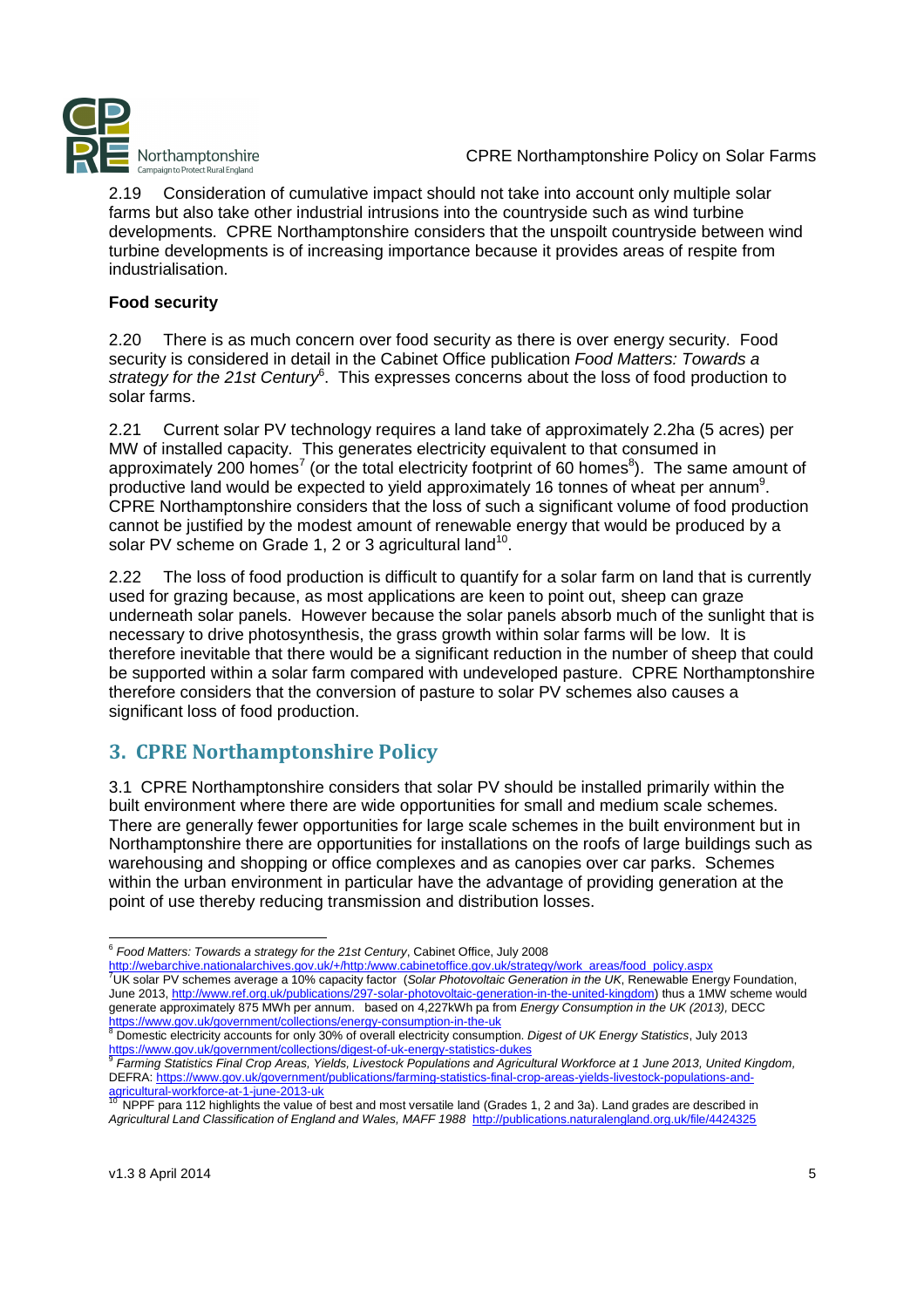

3.2 Within the countryside there are opportunities to install solar PV on buildings provided that any scheme does not adversely impact upon the character or setting of listed buildings or of the surrounding countryside. In some applications there can be synergy between the use of solar PV and farming practice where the panels can provide shade for buildings such as chicken houses while generating electricity.

3.3 When selecting a site for a large scale scheme in the countryside developers should:

- **a)** choose sites with a local topography that contains the visual impact of the scheme
- **b)** ensure that sites do not harm views in valued or sensitive landscapes
- **c)** avoid schemes that harm views from settlements and Public Rights of Way
- **d)** avoid schemes that significantly affect the setting of settlements; and
- **e)** avoid the use of Grade 1, 2 or 3 agricultural land.

3.4 Where schemes are proposed in the open countryside the application should include a Landscape and Visual Impact Assessment which includes:

- **a)** Zone of Theoretical Visibility diagrams to demonstrate the visibility of the scheme
- **b)** photomontages from sensitive viewpoints
- **c)** a cumulative impact assessment showing the scheme in conjunction with other renewable energy schemes

3.5 Planning applications should also contain:

- **a)** an assessment of the amount of electricity that will be produced
- **b)** details of the current and historic use of the land

3.6 Schemes should be designed so that they minimise their impact upon the countryside and Local Planning Authorities should ensure this by attaching conditions to any planning permissions that require that:

- **a)** panels are coated in a non-reflecting material to minimise glare and visual impact
- **b)** where appropriate the development is screened with planting that is consistent with local hedgerows
- **c)** security fencing is specified that is of a design and of a colour that will minimise its visual impact
- **d)** any infrastructure (such as inverter cabinets, transformer stations, lighting and CCTV) is selected and sited so that it minimises visual impact
- **e)** any lighting is infra-red or, if not, designed to minimise light spill and be motion-activated but not susceptible to false triggers
- **f)** new roads and access tracks are kept to a minimum
- **g)** the connection to the grid is by underground cable or, if not, overhead cable runs are designed to minimise landscape impact by following best practice considerations such as those contained in the Holford Rules